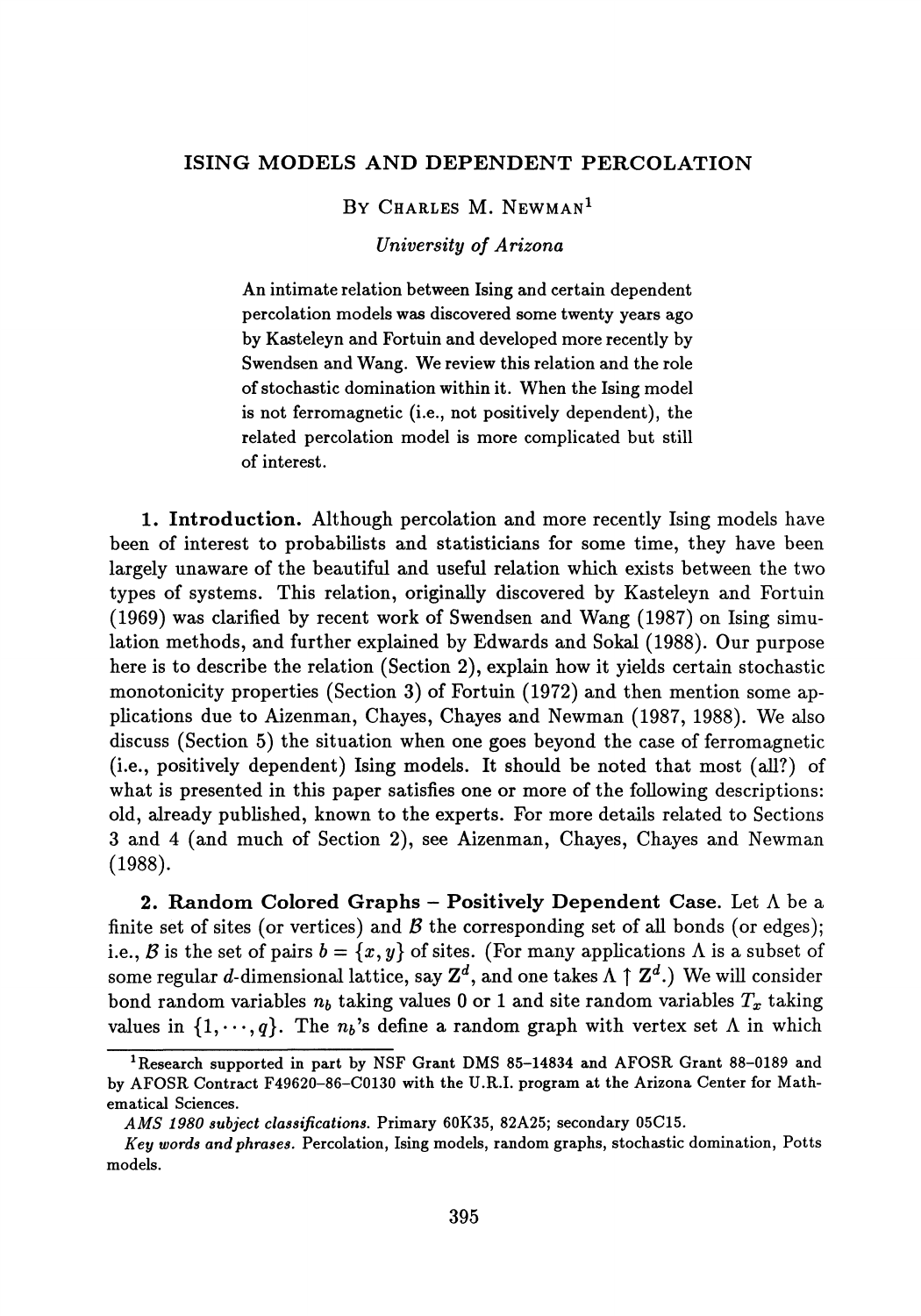a bond  $b$  is occupied (i.e., the edge  $b$  occurs) when  $n_b = 1$ ; connected components of the graph are called clusters. The  $T_{\bm{x}}$ 's define a coloring of the sites from a set of *q* allowed colors. Our focus throughout this paper will be on certain natural randomly colored random graphs and on the corresponding marginal distributions of the  $T_x$ 's alone and the  $n_b$ 's alone. The colorings we consider will always be symmetric (i.e., the joint distribution will be invariant under exchanges of colors) but clearly generalizations to nonsymmetric situations are possible. Another type of generalization we will avoid (but which can be made in order to deal with Ising models with other than "pair interactions") is to consider, in addition to edges, randomly occupied faces, etc.

We begin by simply taking all the  $T_x$ 's and  $n_b$ 's to be jointly independent with the  $T_x$ 's symmetric and with

(1) 
$$
Pr(n_b = 1) = p_b \text{ for each } b \in \mathcal{B};
$$

where we assume  $0 \leq p_b < 1$ . Such  $n_b$ 's describe independent bond percolation; two important examples are nearest neighbor models (with  $\Lambda \subset \mathbf{Z}^d),$  where

(2) 
$$
p_{\{x,y\}} = \begin{cases} p, & \text{if } x \text{ and } y \text{ are nearest neighbors} \\ 0, & \text{otherwise,} \end{cases}
$$

and  $1/r^2$  models (with  $\Lambda \subset {\bf Z}^1),$  where

(3) 
$$
p_{\lbrace x,y \rbrace} = p_{|y-x|} \text{ with } \lim_{x \to \infty} x^2 p_x = \beta.
$$

We next introduce some dependence into this simple model by conditioning on the event

(4) 
$$
\{T_x = T_y \text{ for every } b = \{x, y\} \text{ with } n_b = 1\};
$$

i.e., the sites in each cluster must have the same color. Let  $\mu^q$  denote the resulting joint (conditional) distribution of the  $T_x$ 's and  $n_b$ 's for some given  $\Lambda$  and  $p_b$ 's. We leave it as an exercise for the reader to verify that the marginal distributions  $\mu_i^q$ *v* for the  $T_x$ 's and  $\mu_{\rm g}^{\rm g}$  for the  $n_b$ 's, have densities (relative to uniform distributions),

(5) 
$$
\mu_v^q
$$
: const.  $\exp\left(\sum_{\{x,y\}} K_{xy} 1_{T_x=T_y}\right)$ , where  $1-e^{-K_{xy}} = p_{\{x,y\}},$ 

(6) 
$$
\mu_e^q
$$
: const.  $q^C \prod_{b:n_b=0} (1-p_b) \prod_{b':n_{b'}=1} p_{b'}$ , where  $C = \text{no. of clusters.}$ 

When  $q = 2$ ,  $\mu_q^q$ *v* is the Gibbs distribution of an Ising model; this may look more familiar when expressed in  $\pm 1$  valued variables  $S_x$  ( $S_x = +1$  for  $T_x = 1, S_x = -1$ for  $T_x = 2$ ):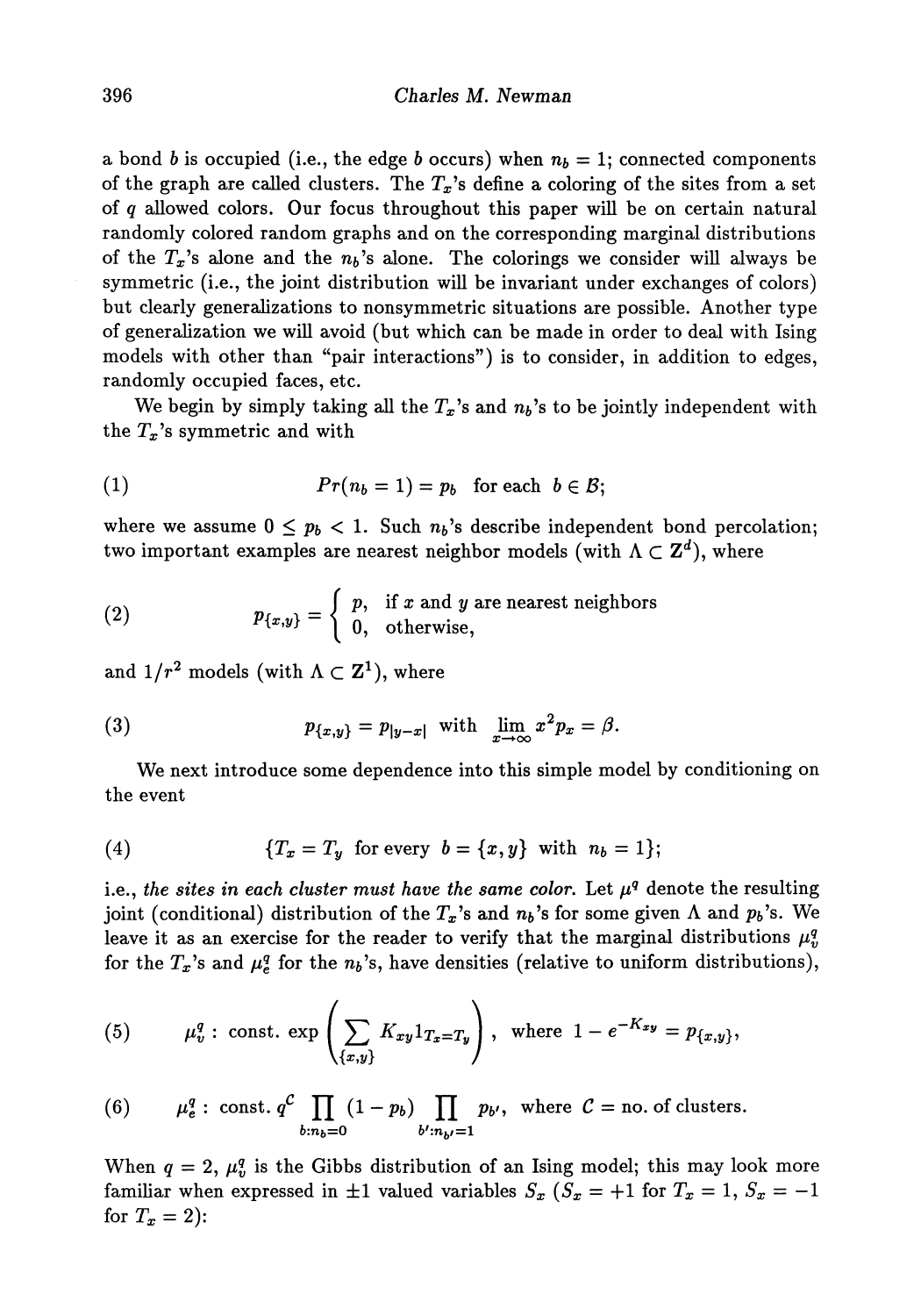(7) 
$$
\mu_v^2: \text{ const. } \exp\left(\frac{1}{2}\sum_{\{x,y\}}K_{xy}S_xS_y\right).
$$

For  $q = 3, 4, \dots, \mu_n^q$  is the distribution of a Potts model. The random graph corresponding to (6) (Fortuin and Kasteleyn (1972)) is known as a Fortuin-Kasteleyn random cluster model (or simply FK model); it is a dependent percolation model which is perfectly well defined for non-integer values of q, even though  $\mu_v^q$  and  $\mu^q$ are not. Note that  $\mu_{\epsilon}^{q}$  for  $q=1$  is just independent bond percolation.

Fortuin and Kasteleyn (1969, 1972) focused on the distribution  $\mu_e^q$  (and not on the joint distribution  $\mu^q$  as was implicitly done by Swendsen and Wang (1987)) and on how various Ising/Potts quantities can be expressed in terms of  $\mu_s^q$ . For example, the reader may easily derive for  $q = 2$ :

(8) 
$$
Cov(S_x, S_{x'}) = \mu_e^2(x \text{ and } x' \text{ are in the same cluster}).
$$

Such identities allow one to study Ising/Potts behavior by percolation methods.

**3. Stochastic Domination.** Among the most useful of percolation theoretic techniques are inequalities. Recall that the earliest example of associated random variables (variables such that increasing functions of them are positively correlated) is independent bond percolation. This result of Harris (1960) extends to FK models with  $q > 1$  as shown by Fortuin (1972):

(9) for 
$$
q \geq 1
$$
, the  $n_b$ 's with distribution  $\mu_e^q$  are associated.

(9) can be easily proved by the "standard FKG method" of Fortuin, Kasteleyn and Ginibre (1971) and Sarkar (1969). We remark that for  $q = 2$ , the association of the  $n_b$ 's is different from the association of the  $S_x$ 's, which follows from the FKG method applied to  $\mu_n^2$ .

To motivate the following stochastic monotonicity properties we note the ele mentary calculation,

(10) 
$$
\mu_e^q(n_b = 1 \mid \{n_{b'} : b' \neq b\}) = p_b \text{ or } \hat{p}_b \equiv \frac{p_b/q}{1 - p_b + p_b/q}
$$

where the first value is taken if  $x$  and  $y$  are in the same cluster even with  $n_b = 0$ and the second value otherwise. It was shown by Fortuin (1972) that

(11) 
$$
\mu_e^q
$$
 is stochastically decreasing in  $q \geq 1$  for fixed  $p_b$ 's

(i.e., the expectation of an increasing function is decreasing) and

(12) 
$$
\mu_e^q
$$
 is stochastically increasing in  $q \geq 1$  for fixed  $\hat{p}_b$ 's

These domination results follow from (9) and the fact that  $C$ , the number of clusters, is a decreasing function while *C* plus the number of occupied bonds is increas ing; the reader can supply the details.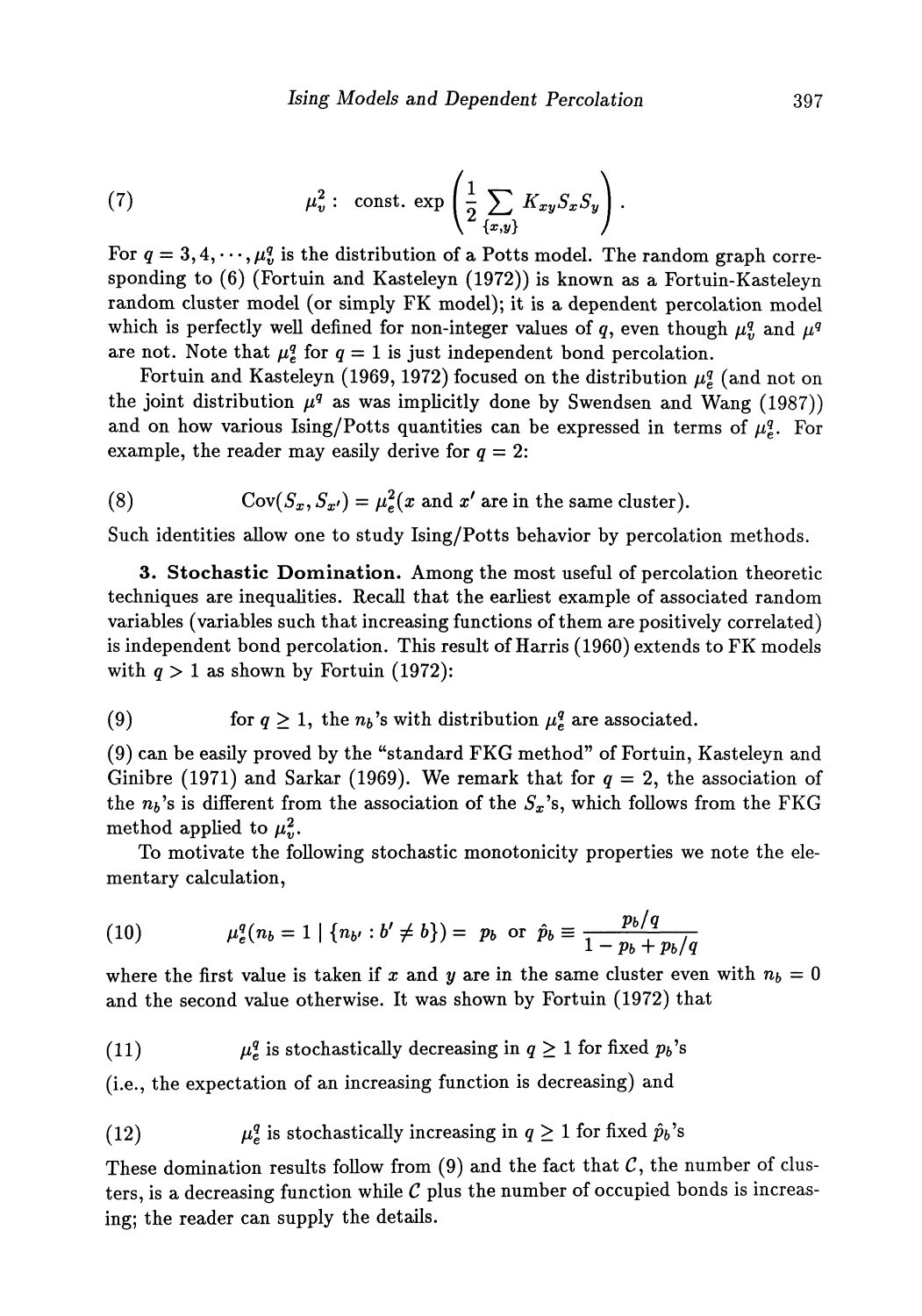**4. Applications of Domination.** In Ising or Potts models (in which the limit  $\uparrow$   $\mathbf{Z}^d$  has already been taken) one is typically interested in the absence or presence of long range order. For our purposes, we will take this as synonymous, in the case of Ising models, with the vanishing or nonvanishing of  $\lim_{\|x\|\to\infty}\,$  Cov $(S_0, S_x)$ . A phase transition is said to occur if the change of a parameter (e.g., the *p* in a nearest neighbor model) switches the model from absence to presence of long range order.

By using identities such as (8) (note that its right-hand side is the expectation of an increasing function) together with both monotonicity results  $((11)$  and  $(12))$ , one can generally conclude that a phase transition occurs for every real  $q > 1$ , if and only if it occurs for *some* real  $q \geq 1$ . By taking the special q to be 1, one can thus reduce the occurrence of Ising/Potts phase transitions to an issue of *independent* percolation! This approach is presented in great detail by Aizenman, Chayes, Chayes and Newman (1988), where it is applied to  $1/r^2$  models and to situations where  $\Lambda$  tends to a logarithmic wedge in  $\mathbf{Z}^{d}$ ; applications to dilute Ising/Potts models are given in Aizenman, Chayes, Chayes and Newman (1987). We remark that because the special  $q$  is 1, this approach does not even utilize the association of the FK models except for Harris' original independent percolation result. We conclude this section with a little more detail about one application to  $1/r^2$  Ising models.

 $\text{Consider fan 1/}r^2\text{ independent percolation model (see (3)). If }\beta\equiv\lim_{x\rightarrow\infty}x^2p_x$  $= 0$  (in fact if  $\beta \leq 1$ ), it was shown by Aizenman and Newman (1986) that (after I Z<sup>1</sup> ) there are a.s. no infinite clusters regardless of the individual *p<sup>x</sup>* values. Next consider the related Ising model with  $K_{xy} = K_{|x-y|}$  (see (5)). As a consequence of the stochastic domination of  $\mu_e^2$  by  $\mu_e^1$  and the identity (8) relating Ising and FK models, it follows from the independent percolation result that

(13) 
$$
\lim_{x \to \infty} x^2 K_x = 0
$$
 implies absence of (Ising) long range order.

We note that this result, a long standing conjecture in Ising model theory, was also independently proved (by other methods) by Berbee (1989).

**5. Random Colored Graphs - General Case.** The *Kxy 's* appearing in (5) (or (7)) are automatically non-negative. Let us consider more generally distributions with density

(14) const. 
$$
\exp\left(\sum_{\{x,y\}} J_{xy} 1_{T_x=T_y}\right), \quad J_{xy} \in \mathbb{R}.
$$

When  $J_{xy} \geq 0$  for all x, y the Ising or Potts model is called ferromagnetic and when  $J_{xy} \leq 0$  it is antiferromagnetic. It is quite fashionable these days to consider models with both positive and negative  $J_{xy}$ 's; spin glasses are of this type with the  $J_{xy}$ 's themselves random. In this section, we describe the generalization of FK models to the non-ferromagnetic context. The first published discussion of non-ferromagnetic FK models we are aware of is by Kasai and Okiji (1986). (We thank A. van Enter for informing us of this reference.) The most general extension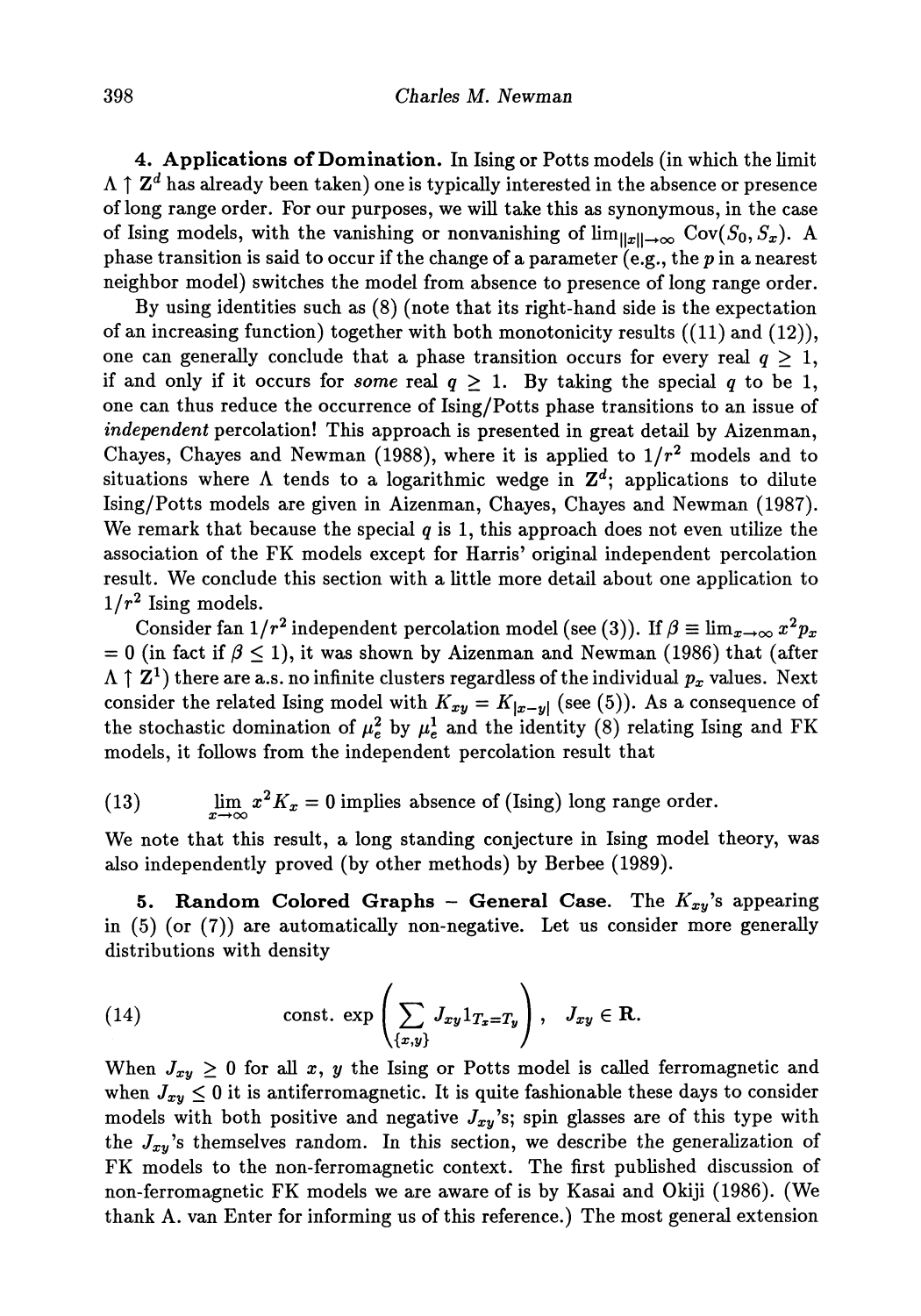of FK models is that of Edwards and Sokal (1988). Here, we only consider Ising or Potts models as in (14).

First partition the set of all bonds  $\mathcal{B}$  into  $\mathcal{B}_F$ , the ferromagnetic ones (or  $F$ bonds) corresponding to  $J_{xy}\geq 0,$  and  $\mathcal{B}_{A}$  the antiferromagnetic ones (or  $A\text{-bonds})$ where  $J_{xy} < 0$ . Define  $p_b = 1 - \exp(- \mid J_{xy} \mid)$  for  $b = \{x, y\}$  and again begin with independent  $T_x$ 's and  $n_b$ 's as before, but this time condition on the event

(15) 
$$
\{T_x = T_y \text{ for every } b = \{x, y\} \in \mathcal{B}_F \text{ with } n_b = 1 \text{ and}
$$

$$
T_x \neq T_y \text{ for every } b \in \mathcal{B}_A \text{ with } n_b = 1\}.
$$

We denote the resulting joint distribution  $\tilde{\mu}^q$  and the two marginals  $\tilde{\mu}^q_i$  $\tilde{\mu}_e^q$ .  $\tilde{\mu}_e^q$ .  $\tilde{\mu}_v^q$ can readily be seen to be precisely the Ising model (14). The density of  $\tilde{\mu}^g$  can be expressed in the form,

(16) const. 
$$
\prod_{C} R_q(C) \prod_{b:n_b=0} (1-p_b) \prod_{b':n_{b'}=1} p_{b'}
$$

where the first product is over all clusters  $C$  of the  $n_b$ 's and  $R_q(C)$  is the number of allowed colorings of  $C$  according to the rules that endsites of  $F$ -bonds (respectively A-bonds) have the same (respectively different) colors. Here *C* is thought of as a connected subgraph in which each edge is labelled *F* or A.

In the purely ferromagnetic case,  $R_q$  is of course simply  $q$  and we are back to the usual FK model measure (6). In the purely antiferromagnetic case,  $R_q(C)$  is the number of  $q$ -colorings of the graph  $C$  in the usual sense of graph colorings where adjacent vertices must have different colors. For a given cluster  $C,\,R_q(C)$ may vanish if *q* is not sufficiently large; for example for *C* the complete graph on *k* vertices in the purely antiferromagnetic case,

$$
R_q(C)=\frac{q(q-1)\cdots(q-k+1)}{k!}.
$$

This formula shows something besides the vanishing of  $R_q$  for certain integer values of *q\* it shows that *q* cannot in general be taken nonintegral (as can be done in the standard FK models) since that can lead to negative values of *R<sup>q</sup> .*

In addition to clusters which are ruled out for small  $q$ , there are ones ruled out for all *q*—namely if there is an occupied A-bond between two sites connected by a path of occupied F-bonds. If *C* is not one of these totally prohibited clusters, then  $R_{\textit{q}}(C)$  can be calculated as the ordinary number of  $q$ -colorings of a "reduced graph" whose vertices are the connected components of *C* obtained by only using F-bonds and in which an edge occurs whenever there is at least one A-bond in *C* between the two corresponding components.

For the remainder of our discussion, we restrict attention to Ising models  $(q =$ 2). Here it is clear that for any  $C, R_2(C)$  either vanishes or else equals exactly 2. Borrowing terminology from spin glass theory, we will call any configuration of the  $n_b$ 's with a cluster C having  $R_2(C) = 0$  a *frustrated* configuration; i.e., a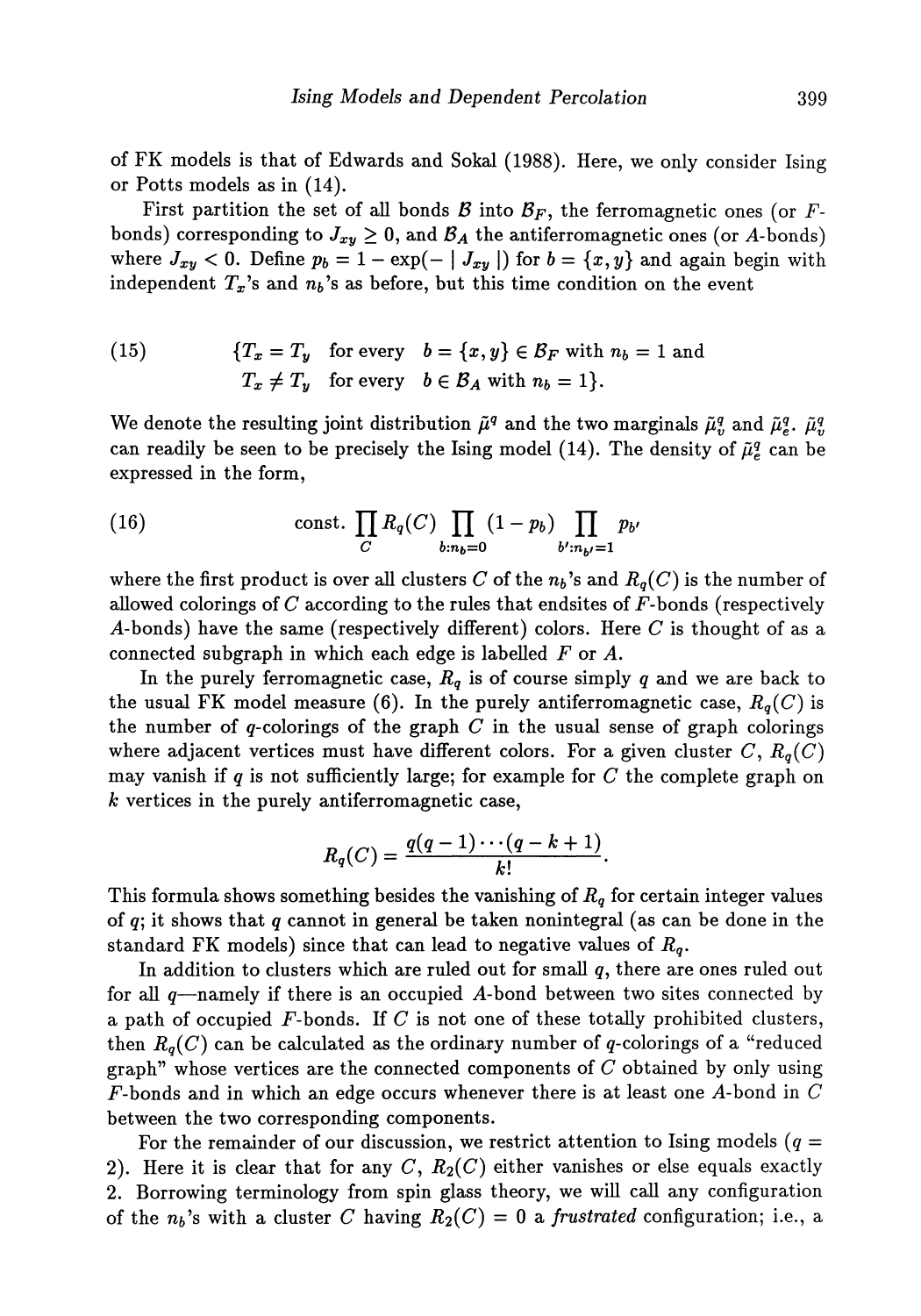configuration of the  $n_b$ 's is frustrated if there is no 2-coloring of the sites which satisfies the *occupied* F-bonds and A-bonds. Let us write *U* for the collection of unfrustrated configurations of the  $n_b$ 's. Then the density of  $\tilde{\mu}_e^2$  may be expressed as

(17) 
$$
\tilde{\mu}_e^2: \text{ const. } 1_U 2^C \prod_{b:n_b=0} (1-p_b) \prod_{b':n_{b'}=1} p_{b'}.
$$

The Ising model covariance may be expressed in terms of the  $\tilde{\mu}^2_e$  expectation (which we denote  $\tilde{E}_e^2$ ) as (compare (8))

(18) | Cov
$$
(S_x, S_{x'})
$$
 | = |  $\tilde{E}_e^2(\eta(x, x'))$  |  $\leq \tilde{\mu}_e^2(x \text{ and } x' \text{ are in the same cluster})$ 

where

(19) 
$$
\eta(x, x') = \begin{cases}\n0, & \text{if } x \text{ and } x' \text{ are not in the same cluster} \\
-1, & \text{if there is a path of occupied bonds between} \\
x \text{ and } x' \text{ with an odd number of } A \text{-bonds} \\
+1, & \text{otherwise.} \n\end{cases}
$$

Although this measure seems rather difficult to work with, it can at least be used to obtain some modest results. We present these now primarily as an exercise in using  $\tilde{\mu}_e^2$  rather than because of their intrinsic merit. Better results will presumably require an analysis of  $\tilde{E}^2_{\epsilon}(\eta(x,x'))$  deeper than the trivial inequality of (18). (We remark that a formula similar to  $(18)$  appearing as Equation  $(A \cdot 7)$  in Kasai and Okiji (1988) appears to be seriously incorrect in that *η* is not averaged.)

For given  $J_{xy}$ 's, we let  $\mu_e^2$  denote the  $(q=2)$  ferromagnetic FK measure, (6); its related Ising variables will be denoted  $S_x$  while those from  $\tilde{\mu}_v^2$  will be denoted  $S_{\bm{x}}.$  Any frustrated configuration of  $n_b$ 's remains frustrated when an  $n_{b'}$  is changed from 0 to 1 (whether  $b'$  be an F-bond or an A-bond); hence  $1_U$  is a decreasing function on the  $n_b$ 's. Since  $\mu_e^2$  is associated, it follows that

(20)  $\tilde{\mu}_e^2$  is stochastically dominated by  $\mu_e^2$ .

We thus have from (18) (with tildes) and (8) that

(21) 
$$
|\operatorname{Cov}(\tilde{S}_x, \tilde{S}_{x'})| \leq \operatorname{Cov}(S_x, S_{x'}).
$$

We conclude that absence of long range order in the Ising model with  $J_{xy}$  replaced by  $\mid J_{xy}\mid$  implies its absence in the original model. For example,  $(13)$  remains valid with  $K_x$  replaced by  $J_x$  regardless of the signs of the  $J_x$ 's.

## REFERENCES

AIZENMAN, M., CHAYES, J.T., CHAYES, L. and NEWMAN, CM. (1987). The phase boundary in dilute and random Ising and Potts ferromagnets. *J. Phys. A: Math. Gen.* 20 L313-L318.